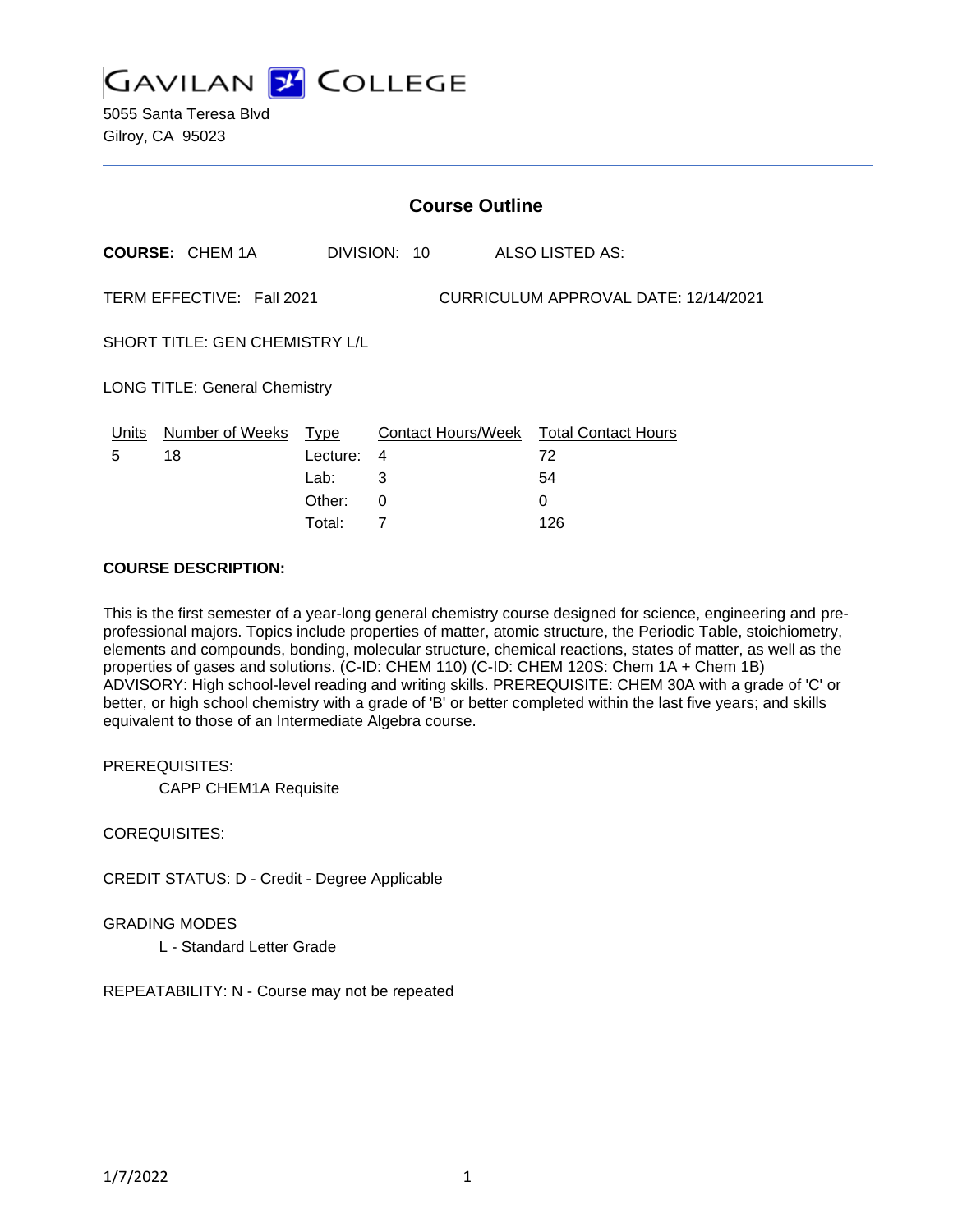SCHEDULE TYPES:

- 02 Lecture and/or discussion
- 03 Lecture/Laboratory
- 04 Laboratory/Studio/Activity
- 04B Laboratory LEH 0.75
- 05 Hybrid
- 71 Dist. Ed Internet Simultaneous
- 72 Dist. Ed Internet Delayed
- 73 Dist. Ed Internet Delayed LAB
- 73B Dist. Ed Internet LAB-LEH 0.75

# **STUDENT LEARNING OUTCOMES:**

By the end of this course, a student should:

1. Describe the modern theory of atomic structure, its relation to the periodic table, and subsequently modern theories and models of molecular structure.

- 2. Identify and describe the classifications of chemical reactions, reaction balancing, and stoichiometry.
- 3. Perform and solve chemical calculations that involve conversions from masses to moles and vice versa.
- 4. Describe and explain the fundamental properties of gases, liquids, and solids.
- 5. Describe and explain the nature of aqueous solutions and chemical thermodynamics.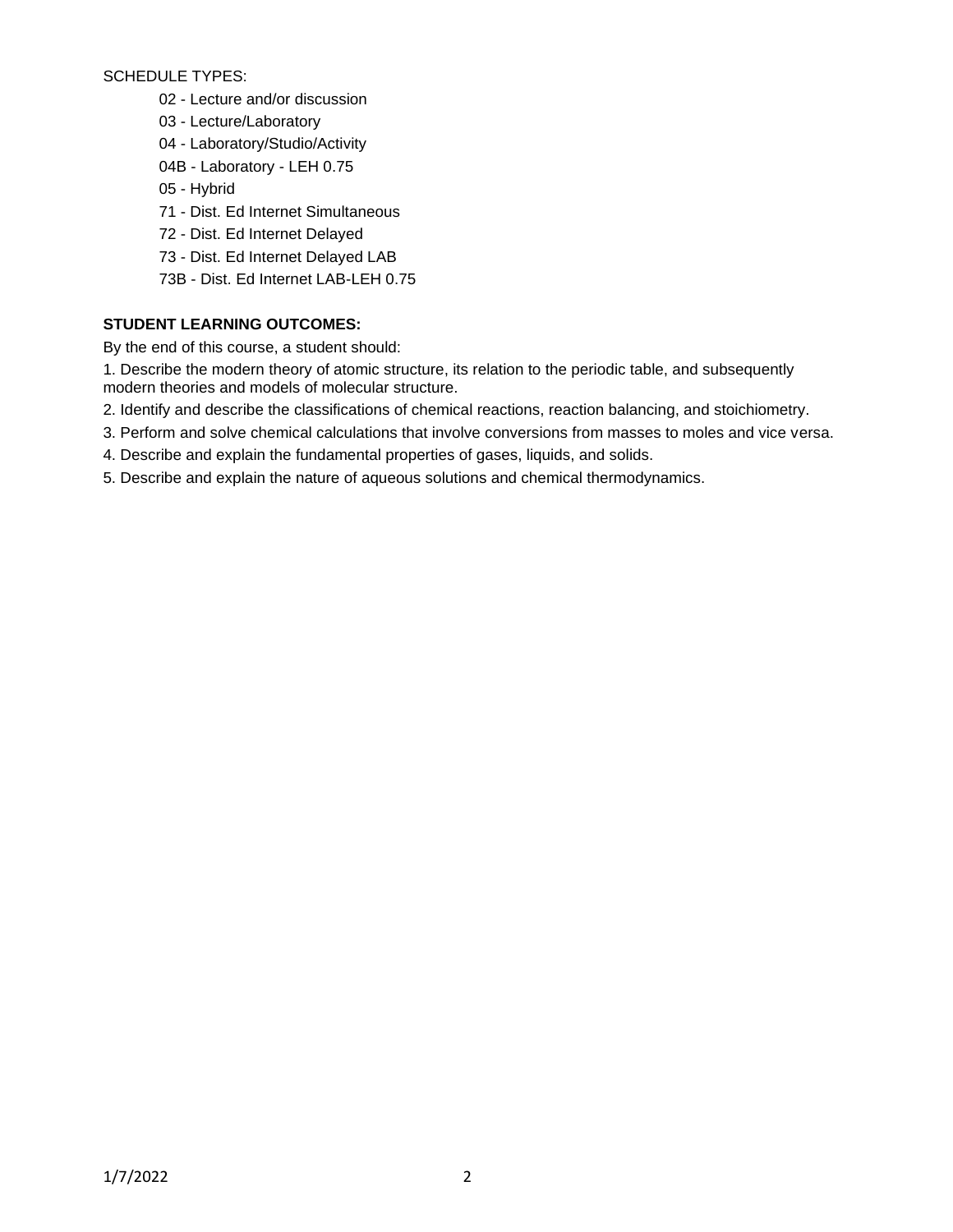## **COURSE OBJECTIVES:**

By the end of this course, a student should:

1. Use the periodic table to gain information about atoms, elements and predict their properties and reactivities.

2. Demonstrate proficiency in using scientific notation, significant figures, and measurement units.

3. Differentiate among the three basic classifications of matter: elements, compounds and mixtures as well as their formation and physical properties.

4. Design strategies to approach and solve problems using dimensional analysis.

5. Demonstrate and analyze the concepts of moles and molarity.

6. Identify the major class of reactions, balance equations and predict their products.

7. Determine and write the chemical names and formulas of ionic and molecular compounds.

8. Develop strategies to approach, comprehend and solve problems involving stoichiometry.

9. Evaluate the chemical properties of electrolytes, acids and bases.

10. Demonstrate and analyze the formation, products and properties of solutions.

11. Recognize oxidation-reduction reactions and assignment of oxidation numbers.

12. Writing and balancing equations for oxidation-reduction reactions for both acidic and basic solutions.

13. Distinguish between exothermic/endothermic reactions and evaluate chemical systems and thermal properties.

14. Prepare, manipulate and interpret thermochemical equations, enthalpy diagrams and use Hess's Law to calculate enthalpy changes.

15. Distinguish the main features of atomic theory and apply the fundamental organization of the atom including the electron orbitals.

16. Relate the electron configuration of elements to their location in the periodic table and the element's corresponding properties.

17. Determine how ionic and molecular compounds are formed from their elements and what factors cause elements to form an ionic or molecular compound.

18. Draw Lewis diagrams for the structures of molecules and polyatomic ions and deter-mine the polarity of bonds based upon the difference in electronegativity.

19. Compare and contrast the Valence Bond and VSEPR theories and predict the geometries of molecules.

20. Compare and contrast Hybrid Orbital and Molecular Orbital theories to explain multiple bonds and the shapes of molecules.

21. Use the Empirical Gas Laws to quantitatively describe gaseous behavior.

22. Explain the Kinetic-Molecular theory of gases and relate it to the properties of gases.

23. Describe the differences between the intermolecular forces and predict which forces will affect a given sample and determine its properties.

24. Apply Le Chatelier's principle of dynamic equilibrium to chemical reactions.

25. Explain how atoms, ions or molecules can be arranged in crystalline solids and predict their properties.

26. Collect and analyze laboratory experimental data and solve related chemical problems.

27. Examine chemical concepts through peer interaction and written laboratory reports.

28. Relate classroom and laboratory experiences to phenomena outside the classroom.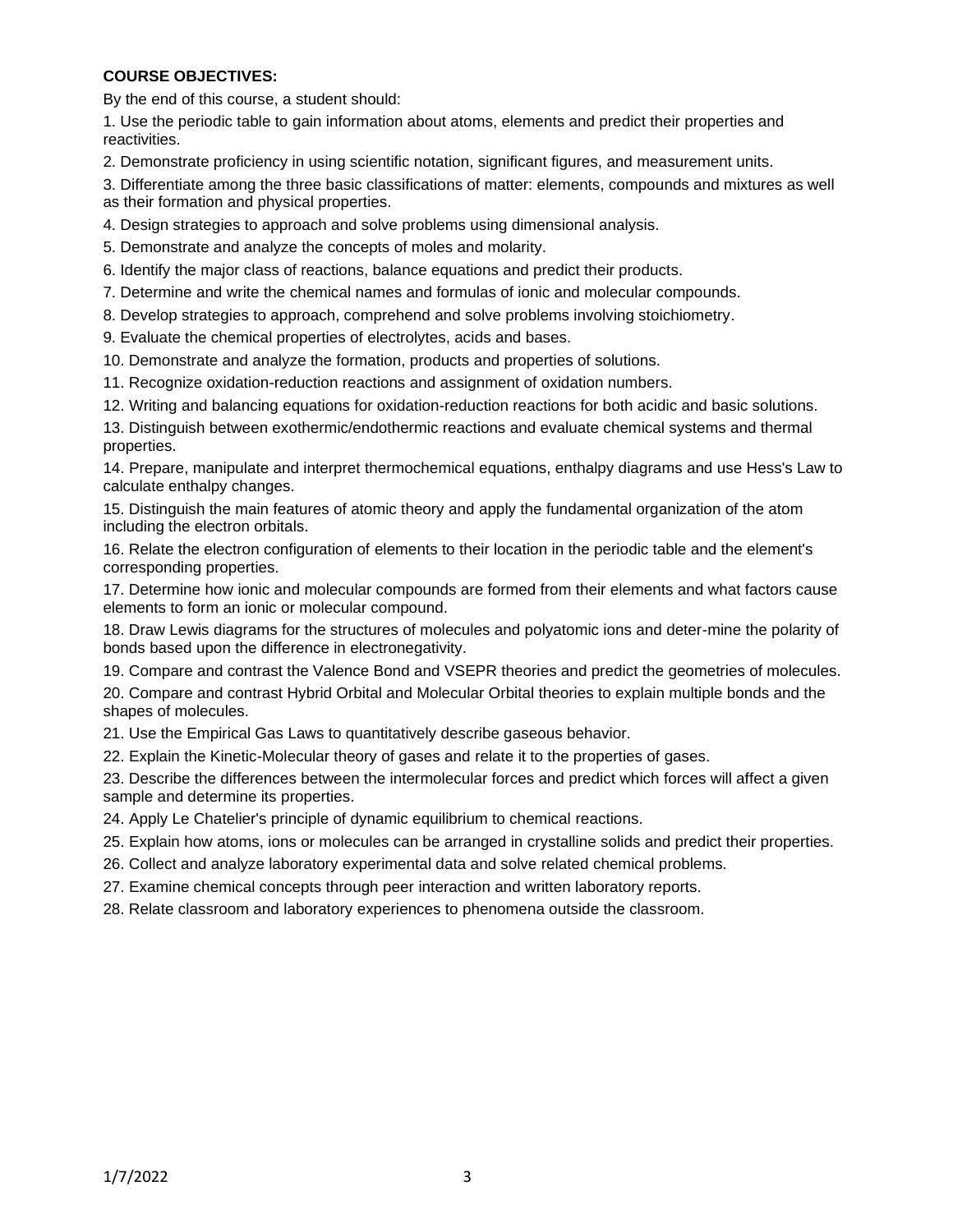### **CONTENT, STUDENT PERFORMANCE OBJECTIVES, OUT-OF-CLASS ASSIGNMENTS**

Curriculum Approval Date: 12/14/2021

## **LECTURE CONTENT:**

### 4 Hours

Fundamentals of Chemical Change

The scientific method. Matter, energy and chemical changes. Measured quantities and their units. Computations, dimensional analysis and significant figures. Properties of substances; density and specific gravity.

### 6 Hours

The Periodic Table and Some Properties of the Elements

Elements, compounds and mixtures. Atoms, chemical symbols, formulas and equations. The structure of matter; atoms and subatomic particles. Periodic law and the periodic table. Metals, nonmetals and metalloids. Reactions of the elements; formation of ionic and molecular compounds. Properties of ionic and molecular compounds. Ionic and molecular nomenclature.

#### 8 Hours

#### Stoichiometry: Quantitative Chemical Relationships

The mole concept. Measuring moles of elements and compounds. Empirical and molecular formulas. Percentage composition. Writing and balancing chemical equations. Using chemical equations in calculations. Limited reactant calculations. Theoretical yield and percentage yield. Reactions in solutions and molar concentration. Stoichiometry of reactions in solution.

#### 4 Hours

#### Reactions Between Ions in Aqueous Solutions

Electrolytes and nonelectrolytes. Equations for ionic reactions. Predicting reactions that produce precipitates. Strong and weak acids and bases. Acid-Base neutralization. Ionic reactions that produce gases. Predicting when ionic reactions actually occur. Stoichiometry of ionic reactions.

#### 4 Hours

#### Oxidation-Reduction Reactions

Oxidation-reduction reactions. Balancing redox equations by the ion-electron method. Reactions of metals with acids. Displacement of one metal by another from compounds. Molecular oxygen as an oxidizing agent. Stoichiometry and redox reactions.

#### 8 Hours

#### Energy and Thermochemistry

Kinetic and potential energy. The kinetic theory of matter. Energy changes in chemical reactions. The First Law of Thermodynamics: heat and work. Measuring energy changes; calorimetry. Enthalpy changes in chemical reactions. Combining thermochemical equations; Hess's Law. Standard heats of formation and Hess's Law.

#### 6 Hours

#### Atomic and Electronic Structure

Electromagnetic radiation. Atomic spectra and the Bohr model of the hydrogen atom. Wave properties of matter and wave mechanics. Electron spin and the Pauli Exclusion Principle. Electronic structures of multielectron atoms. Electron configurations and the periodic table. Unexpected electron configurations. Shapes of the atomic orbitals. Variation of atomic properties with electronic structure.

#### 8 Hours

#### Chemical Bonding: General Concepts

Electron transfer and the formation of ionic compounds. Electron bookkeeping and Lewis symbols. Electron sharing and the formation of covalent bonds. Some important compounds of carbon. Electronegativity and the polarity of bonds. Electronegativity and the reactivities of metals and nonmetals. Drawing Lewis structures and the Octet Rule. Formal charge and the selection of Lewis structures. Resonance; when a single Lewis structure fails. Coordinate covalent bonds.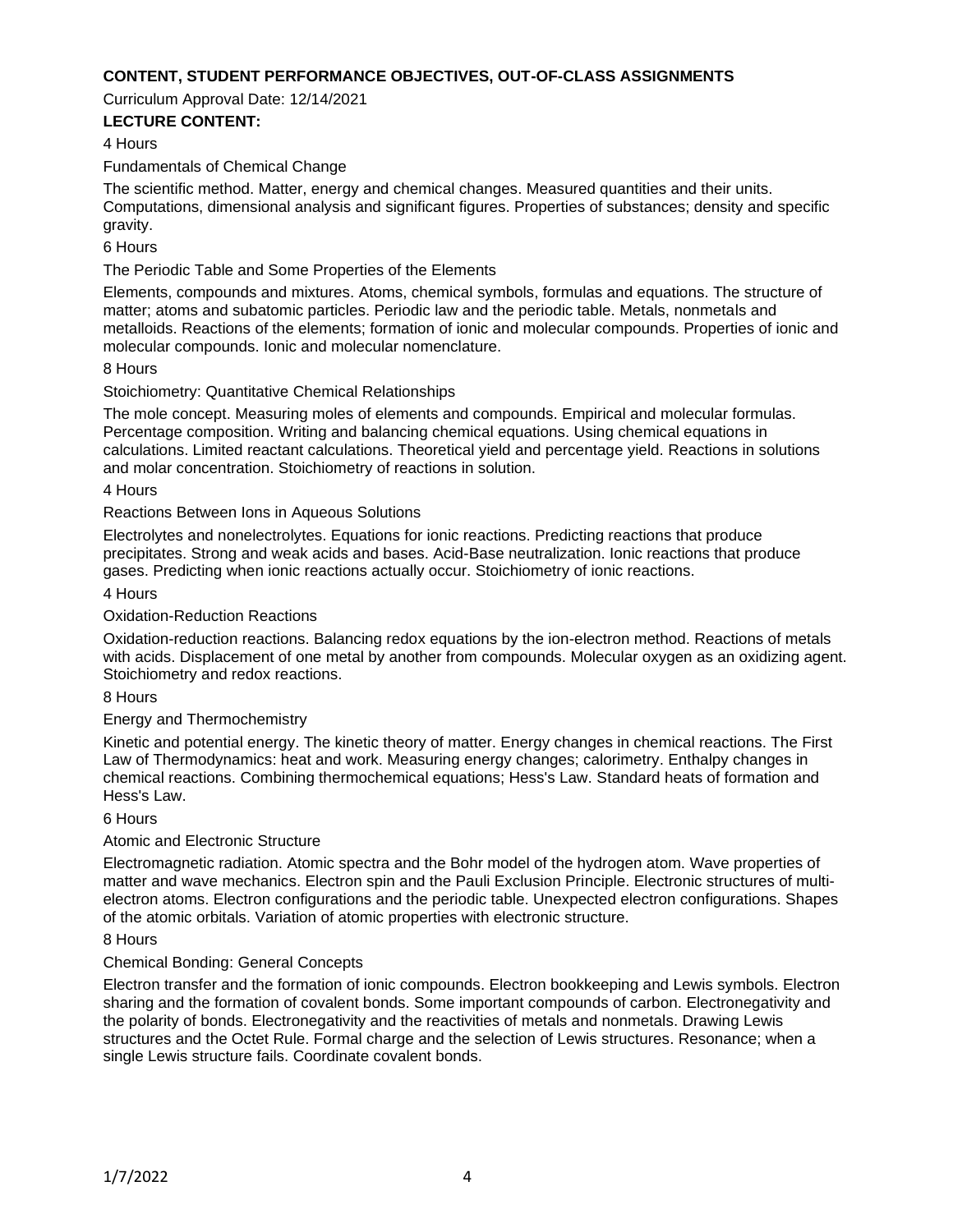# 6 Hours

Chemical Bonding and Molecular Structure

Common molecular structures and geometry. Predicting the shapes of molecules; VSEPR Theory. Molecular shapes and molecular polarity. Wave mechanics and covalent bonding; Valence Bond Theory. Hybrid orbitals. Double and triple bonds. The Molecular Orbital Theory. Delocalized molecular orbitals. Bonding in solids.

8 Hours

Properties of Gases

Properties common to all gases. Pressure; its measurement and units. Pressure-, Volume-, Temperaturerelationships for a fixed amount of gas. The Ideal Gas Law. Stoichiometry of chemical reactions between gases. Dalton's Law of Partial Pressure. Graham's Law of Effusion. Kinetic theory and the gas laws. Real gases; deviations from the Ideal Gas Law.

8 Hours

Intermolecular Attractions and the Properties of Liquids and Solids

Why gases differ from liquids and solids. Intermolecular attractions. Some general properties of liquids and solids. Changes of state and dynamic equilibrium. Vapor pressures of liquids and solids. Boiling points of liquids. Energy changes during a change of state. Dynamic equilibrium and Le Chatelier's Principle. Phase diagrams. Crystalline solids and X-ray diffraction. Crystal types and their physical properties. Non-crystalline solids.

2 Hours

Final Exam

# **LAB CONTENT:**

3 Hours Laboratory Experiment: Locker Check-In and Safety. 3 Hours Laboratory Experiment: Techniques and Measurements. 3 Hours Laboratory Experiment: Empirical Formula of an Oxide. 6 Hours Laboratory Experiment: Limiting Reagents. Chemical properties of electrolytes, acids and bases. Formation, products, and properties of solutions. 6 Hours Laboratory Experiment: Reaction Types. Oxidation-reduction reactions and assignment of oxidation numbers. Writing and balancing equations for oxidation-reduction reactions for both acidic and basic solutions. 3 Hours Laboratory Experiment: Cation Identification. 6 Hours Laboratory Experiment: Calorimetry. 6 Hours Laboratory Experiment: Spectrophotometric Iron Analysis. 6 Hours Laboratory Experiment: Chemical Periodicity. Valence Bond and VSEPR theories. Hybrid Orbitals and Molecular Orbital theories. 6 Hours Laboratory Experiment: Hard Water Analysis. 3 Hours Laboratory Experiment: Molar Mass of a Volatile Liquid.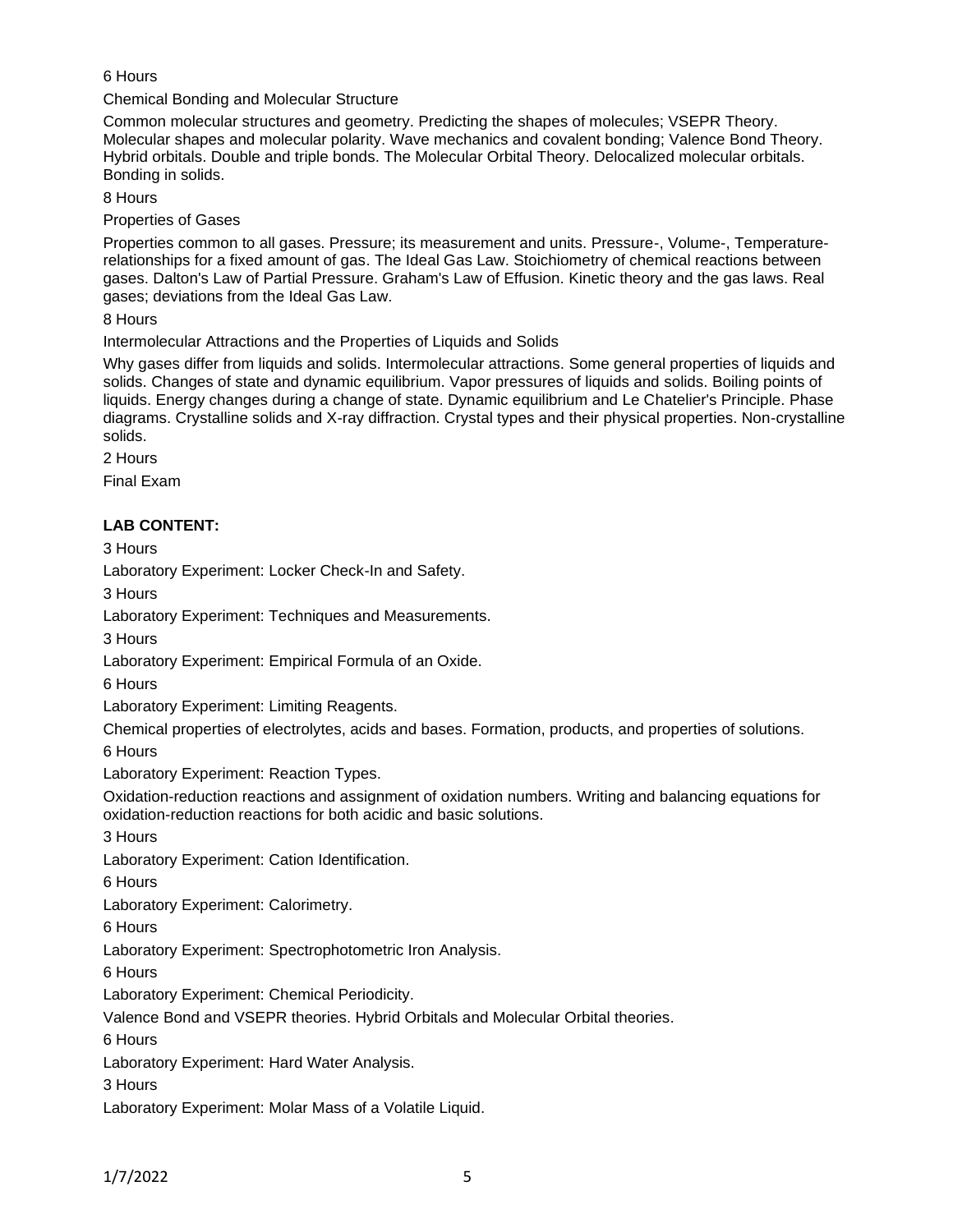## 3 Hours

Laboratory Experiment: Locker Check-Out and Lab Exam.

## **METHODS OF INSTRUCTION:**

Instruction is by lecture, class discussion, lecture demonstration, small group problem solving, laboratory work projects and homework.

## **OUT OF CLASS ASSIGNMENTS:**

Required Outside Hours 78 Assignment Description Assigned reading, homework, other written assignments Required Outside Hours 30 Assignment Description Lab-based projects

# **METHODS OF EVALUATION:**

Writing assignments Evaluation Percent 25 Evaluation Description Written Homework Lab Reports Other: Extra credit report on a Chemistry topic. Problem-solving assignments Evaluation Percent 75 Evaluation Description Homework Problems Lab Reports **Quizzes** Exams

### **REPRESENTATIVE TEXTBOOKS:**

Chemistry: An Atoms-Focused Approach, 3e, T.R. Gilbert, R.V. Kirss, S.L. Bretz, N. Foster, W.W. Norton & Company, 2020.

ISBN: ISBN 9780393674026 (hardcover), 9780393697384 (paperback), 9780393428544 (eBook)

D. Clark, G. Burce, E. Kilby. Gavilan College Chem 1A Laboratory Manual. Premium Source Publishing. Updated periodically. ISBN 9781634342766

### **RECOMMENDED MATERIALS:**

Chemistry: The Molecular Nature of Matter, 8e., N.E. Jespersen, A. Hyslop, J. Wiley Publishing, 2021. ISBN: 9781119741831 (eText) Chemistry: The Molecular Nature of Matter, Study Guide, 7e., N.E. Jespersen, J.E. Brady, A. Hyslop, J. Wiley Publishing, 2017. ISBN: 9781119360889 (eText)